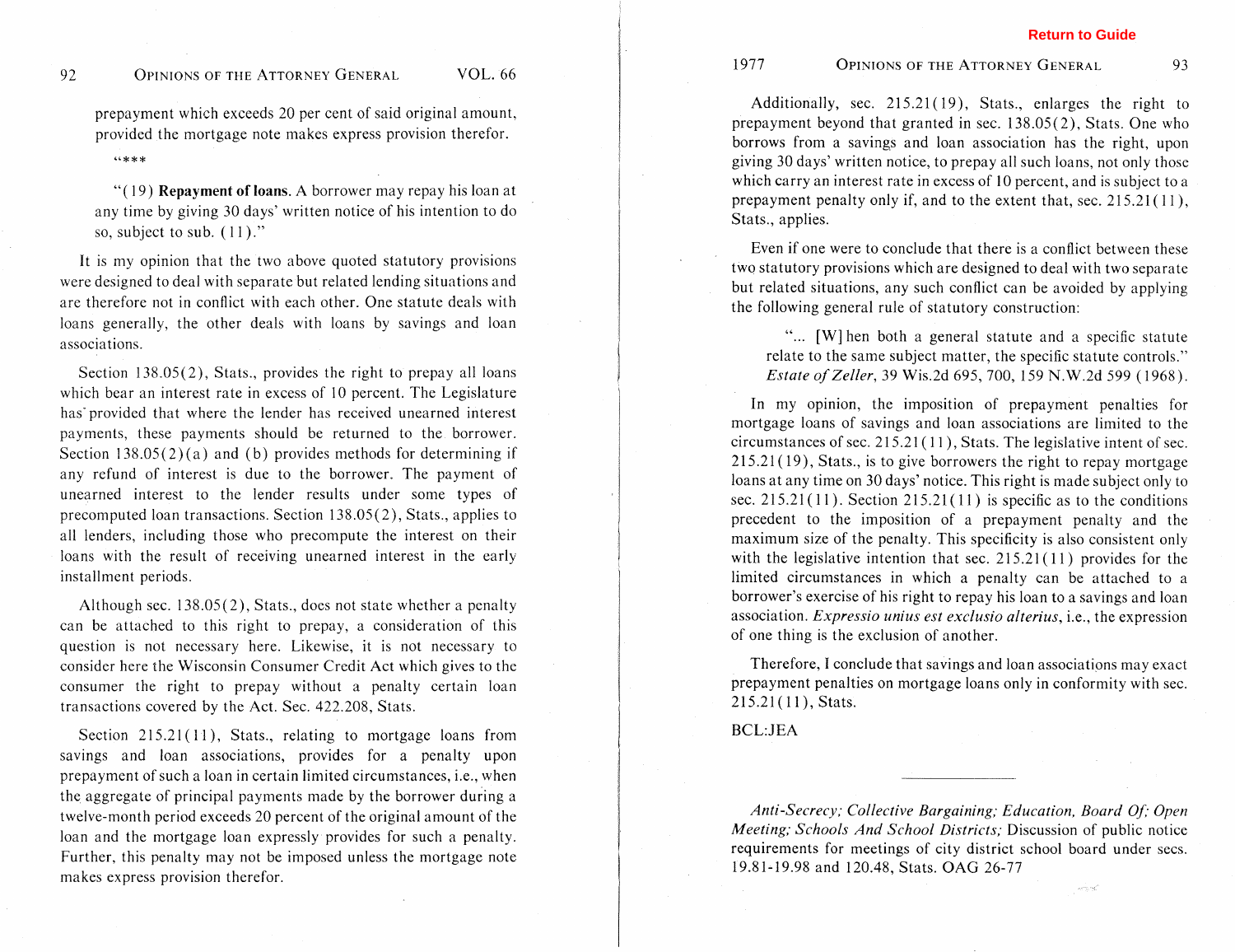March 26, 1977.

## MARSHALL H. BOYD, *District Administrator Portage Public Schools*

Pursuant to sec. 19.98, Stats., you request my advice on a number of questions relating to the open meeting law as created by ch. 426, Eaws of 1975.

I will answer the questions you pose on the basis of the facts stated in your request. However, since it appears that you are seeking advice to aid the school board in the proper conduct of its meetings, 1 suggest that the board seek and rely on the advice of its attorney who, in most cases, is in the best position to render legal advice in view of all of the special circumstances existing for each case. Your letter states that a "city district Board of Education" is involved, and this opinion assumes that it is a city school district operating under subch. I1 of ch. 120, Stats.

> "(1) Under  $19.84$  (1) (a) does a regular or special meeting of a city district Board of Education require posting of notices as well as newspaper and radio notices? If so, would the front door of the school constitute a reasonable public place and how many places are required?"

Section  $19.84(1)(a)$  and (b), Stats., provides:

"(1) Public notice of *all meetings* of a governmental body shall be given in the following manner:

"(a) As required by any other statutes; *and* 

"(b) By communication from the chief presiding officer of a governmental body or such person's designee to the public, to those news media who have filed a written request for such notice, and to the official newspaper designated under ss. 985.04, 985.05 and 985.06 or, if none exists, to a news medium likely to give notice in the area." (Emphasis added.)

Section 120.48(1), Stats., as amended by ch. 426, Laws of 1975, provides:

"(1) The school board in a city school district shall hold regular monthly meetings at such times as it prescribes by rule.

Special meetings may be held under rules adopted by the school board. The school board shall inform the public of its regular *monthly meetings, either by publication of a class 1 notice, under ch. 985, with the specijc exception that insertion thereof need not be at least one week before the meeting, or by other means which may include posting.* All school board meetings shall be open to the public except as provided in subch. IV of ch. 19 and except that the public shall be excluded from a hearing before the school board on charges against an employe, if requested by the employe against whom the charges are preferred."

95

There must be compliance with the provisions of both subsec.  $(1)(a)$  and subsec.  $(1)(b)$  of sec. 19.84, Stats.

I am enclosing a copy of an opinion, 63 **QAG** 509 ( 1974), which is concerned with the meaning of the word "communication," which was also used under former sec.  $66.77(2)(e)$ , Stats. In reading that opinion you should note that the provisions of present sec.  $19.84(1)$  (b), Stats., are more extensive than those of former sec.  $66.77(2)$  (e), Stats.

Posting is not required by subsecs. (1)(a) or (1)(b) of sec. 19.84, Stats. Posting may be a means of informing the public of regular or special meetings or as a supplement to the publication of a class 1 notice for a city school district regular monthly meeting. See sec. 120.48, Stats. The front door of the school, if reasonably accessible to the public, would constitute a proper place for posting of notices. The statutes do not specify a number of places where posting must occur. Since neither sec. 19.84(1) nor sec. 120.48, Stats., *require*  publication of a notice in a newspaper, the provisions of sec. 985.02(2), Stats., which require, when posting is elected in place of publication, posting in "at least 3 public places likely to give notice to persons affected" are not applicable. However, three public places would be a prudent number to utilize. Where posting is to be relied upon, the number of places used might well vary depending on the size of the district, the number and location of schools and the place or places the board customarily holds its meetings.

> "(2) Is the Board limited to agenda items or can it revise or add to the agenda if that step is included as an agenda item, i. e. 'agenda revisions'?"

> > white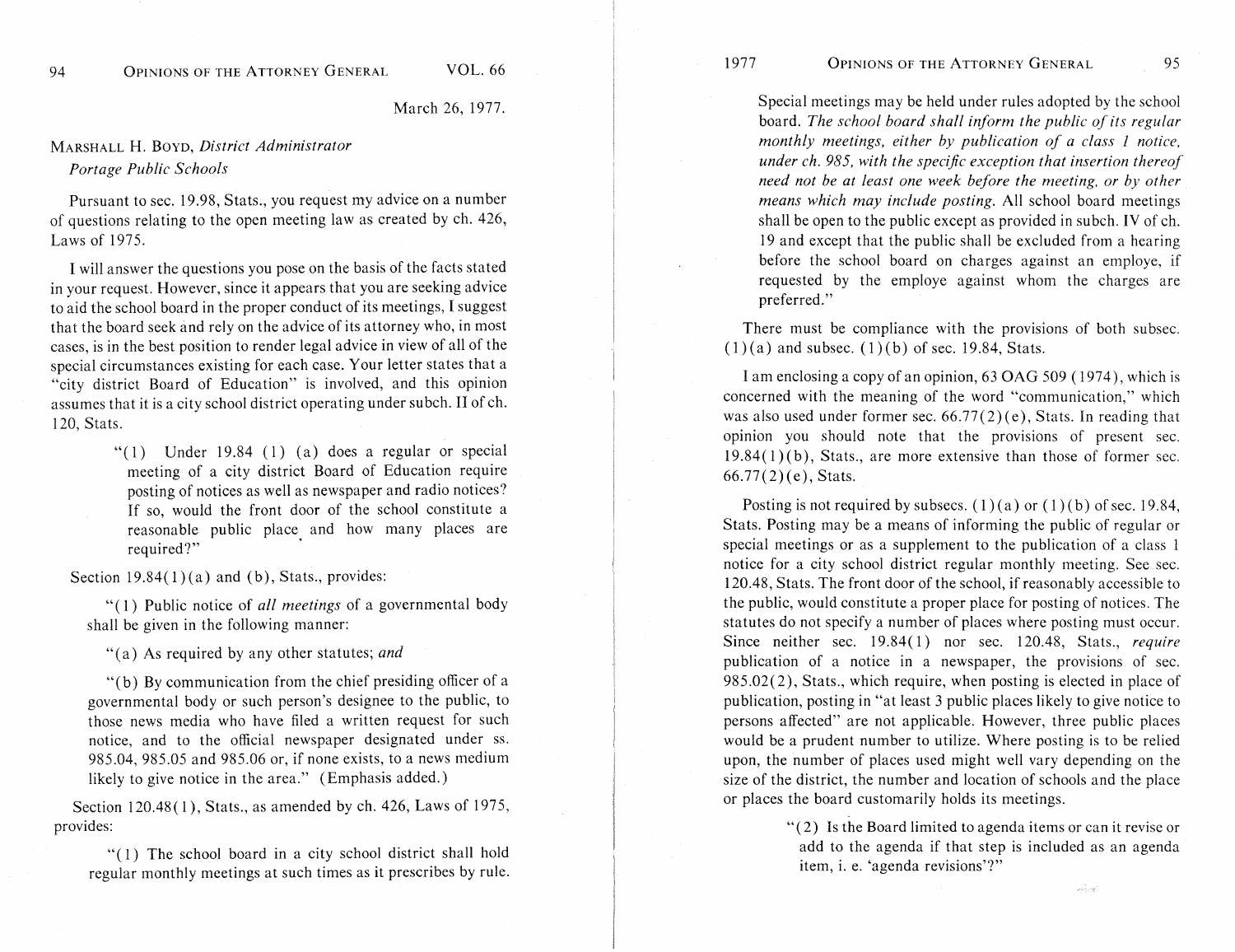The board is not necessarily limited to agenda items. The use of an agenda item entitled "agenda revisions" is minimal compliance with the law unless it represents a subterfuge to avoid the law. However, this practice should be avoided. Where members know specific items in advance of the meeting, they should be communicated to the presiding officer who should give notice of the supplemental agenda in the manner described above. Matters of importance or of wide interest should be postponed until more specific notice can be given. See 66 OAG 68 (1977).

Section 19.84(2), Stats., refers to the content of the required notice:

> '"2) *Every public notice* of a meeting of a governmental body *shall set forth* the *time, date, place* and *subject matter of the meeting, including that intended* for consideration *at any contemplated closed session,* in *such form as is reasonably likely to apprise members of the public* and the news media thereof." (Emphasis added.)

The notice should be as specific and informative as possible. See discussion at 63 **OAG** 509, 5 1 1 ( 1974) and 66 **OAG** 68 ( 1977).

> "(3) Under 19.85 [I] (e) are negotiation strategies and topics for consideration by the Board allowable under this sub-section or does 'bargaining reasons' refer to purchase of properties, investments, and *other* specified public business?"

Where a board is meeting for the purpose of collective bargaining under subch. IV or V of ch. 111, it is not a "governmental body" within the meaning of sec. 19.82(1), Stats., and a board would not have to comply with the public notice requirements of sec. 19.84, Stats., when meeting for those purposes. The open session, required for final ratification or approval of a collective bargaining agreement would be subject to the notice requirements. See sec. 19.85(3), Stats. However, a city district school board must also comply with the notice requirements of sec. 120.48, Stats. Thus, where collective bargaining strategies are to be discussed at a regular meeting the board would have to comply with any public notice requirements contained in its rules applicable to special meetings, open or closed.

It is my opinion that a board could meet in closed session for the purpose of forming negotiation strategies. I recommend, however,

that the board give notice of a meeting as prescribed by secs.  $19.84(1)(a)$ , (b) and (2), Stats., specifying that an open meeting will be held for the purpose of taking a vote to convene in closed session for the purpose of discussing labor negotiation strategies citing the exemptions in sec.  $19.85(1)(c)$  and (e), Stats.

The exemption in sec.  $19.85(1)(e)$ , Stats., provides:

"(e) Deliberating or negotiating the purchasing of public properties, the investing of public funds, or conducting other specified public business, whenever competitive or bargaining reasons require a closed session."

It is my opinion that the last two phrases are not limited to situations involving the purchasing of public properties or the investing of public funds.

> "(4) Can a city district school board vote to preliminarily approve bargaining proposals in closed session without violating sec. l9.85(3), Stats.?"

I am of the opinion that it can. **A** governmental body can vote to take action on matters discussed at a closed session if such action is an integral part of the reason for which the permitted closed session was convened. Some consensus is necessary, where closed sessions are utilized, before an open meeting duly noticed is convened. Members could, of course, change their votes at the open session when the matters of final ratification or approval were before the board.

Section 19.85(3), Stats., provides:

"(3) Nothing in this subchapter shall be construed to authorize a governmental body to consider at a meeting in closed session the final ratification or approval of a collective bargaining agreement under subch. IV or V of ch. 111 which has been negotiated by such body or on its behalf."

I construe this section as requiring an open session, duly convened on notice, for the purpose of taking final action, whether it be in the form of final ratification or final approval.

> *"(5)* Closed session notice. Does naming the subject (i.e. purchase of property, public fund investment) satisfy the statute or must statutory reference such as Wis. Stat.

> > volung.

97